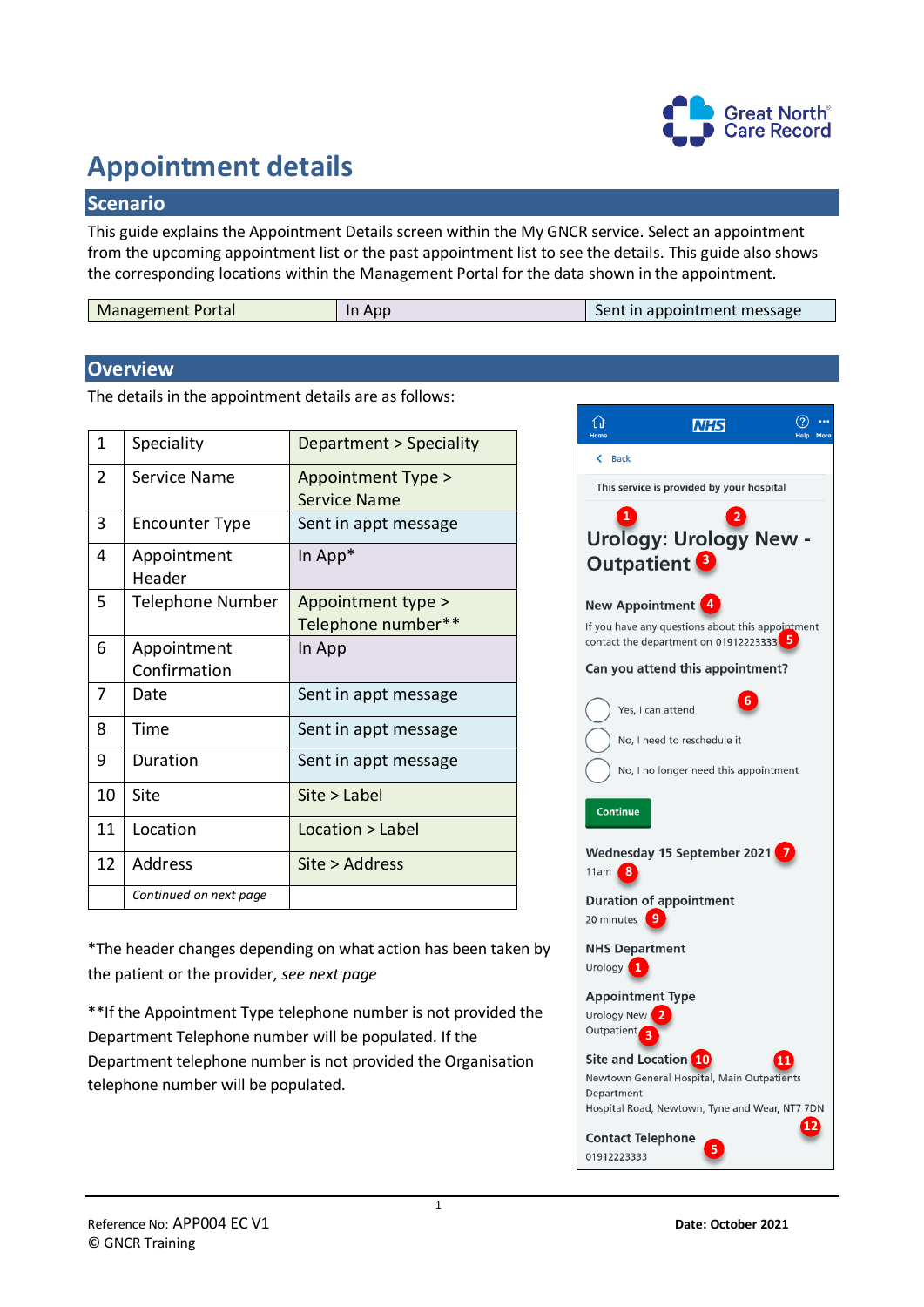| 13 | Appointment         | Added via Prerequisite  |
|----|---------------------|-------------------------|
|    | Instructions        | reminders               |
|    |                     | Displayed text is       |
|    |                     | Description within the  |
|    |                     | Prerequisite Reminder   |
| 14 | Location            | Location > Instructions |
|    | Instructions        |                         |
| 15 | Associated          | <b>Added via Assets</b> |
|    | Documents           | Displayed text is       |
|    |                     | Description within the  |
|    |                     | Asset                   |
| 16 | Associated          | Linked correspondence   |
|    | Information         | item                    |
| 17 | Add to calendar     | In App                  |
| 18 | Request a           | In App                  |
|    | change/cancellation |                         |



## **Appointment header**

The Appointment header is changed if the appointment has been changed or cancelled, or if a change or cancellation has been requested.

| New Appointment                                   | <b>New Appointment</b>                                                                       |
|---------------------------------------------------|----------------------------------------------------------------------------------------------|
|                                                   | If you have any questions about this appointment<br>contact the department on 01911234567    |
|                                                   | Can you attend this appointment?                                                             |
|                                                   | Yes, I can attend                                                                            |
|                                                   | No, I need to reschedule it                                                                  |
|                                                   | No, I no longer need this appointment                                                        |
|                                                   | <b>Continue</b>                                                                              |
| Patient has confirmed they can attend (no banner) |                                                                                              |
| Patient has requested to reschedule               | You have requested a change to this<br>appointment                                           |
|                                                   | Thank you for informing us this appointment is<br>not suitable.                              |
|                                                   | We have sent your response to your care provider.<br>They will contact you to rearrange.     |
|                                                   | You do not need to take any further action but if<br>you have any questions call 01915555555 |